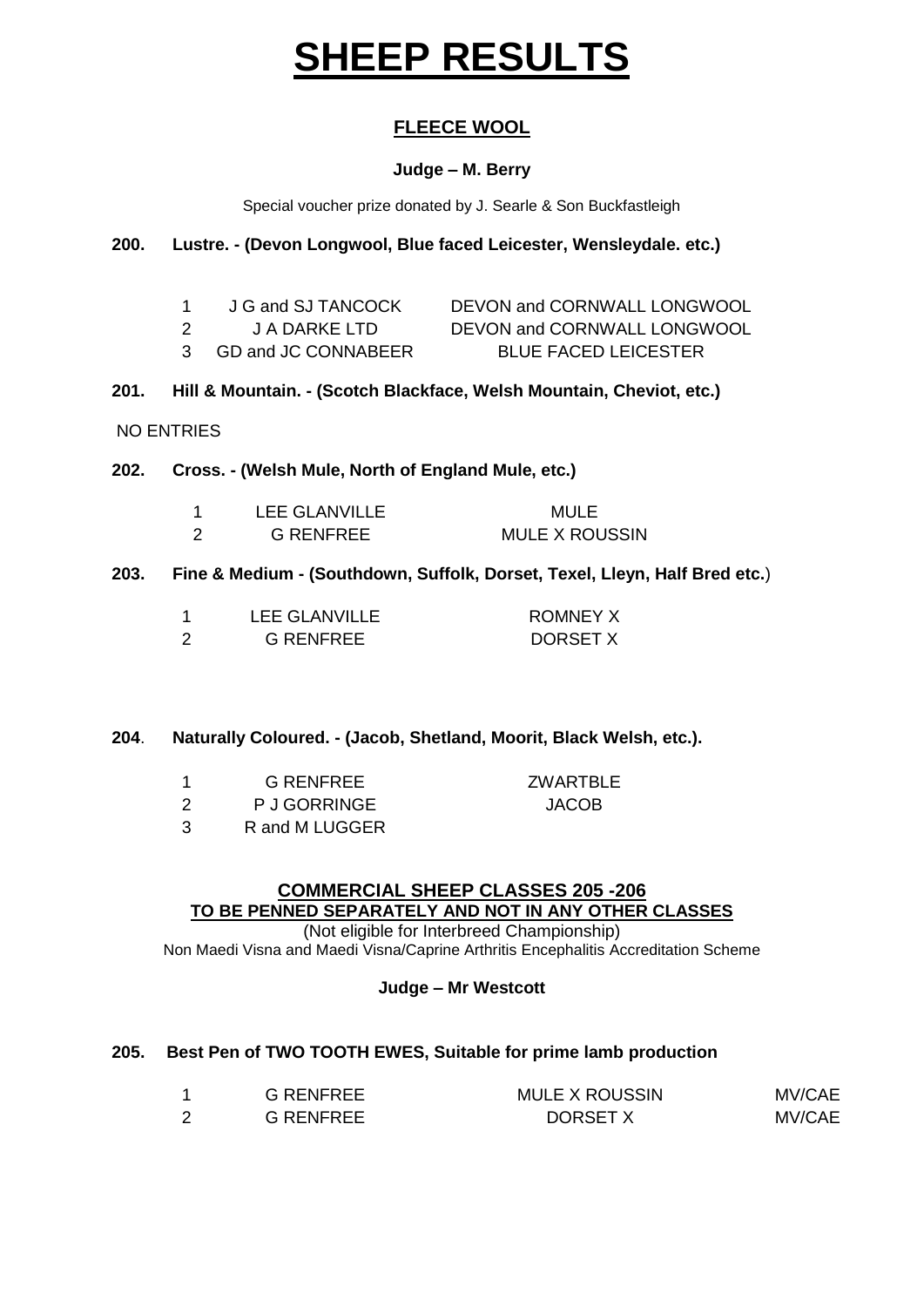## **206. Pair of Prime Lambs – Any Pure Breed/Cross best suited to the retail meat Trade**

J BELL HERDWICK N and N HALEY MULE/SUFFOLK X HAMPSHIRE J A DARKE LTD DEVON and CORNWALL LONGWOOL

## **YOUNG HANDLER**

#### **Judge - MR T IRWIN**

Open to handler's up to 10years old on the day of the show.

Handlers may show any breed, sex or age of sheep.

Handlers will be judged on Presentation of animal and leaders' ability to show animal. Conformation of animal to be disregarded

**Kindly sponsored by Stuart Cartwright**

#### **207 Under 8 years**

|    | SUMMER BOUSTEAD       |        | 7 YEARS |
|----|-----------------------|--------|---------|
| 2  | TIM BRIDLE            | MV/CAE | 7 YEARS |
| 3. | <b>JACK NORTHMORE</b> |        | 6 YEARS |

#### **208 8-10 years**

1 ZARA WEST 8 YEARS

- 2 KATIE WREYFORD
- 3 CERYS OSBORNE

A Perpetual Cup for the under 8 Young Sheep Handler (S86) A Perpetual Cup for the 8 – 10 Young Sheep Handler (S87)

## **DEVON AND CORNWALL LONGWOOL**

#### **Judge - MR D SNELL**

#### **209 Old Ram**

- 1 MATT and SAM DARKE
- 2 J A DARKE LTD
- 3 J G and SJ TANCOCK

#### **210 Ram Hog**

- 1 J G and SJ TANCOCK
- 2 J A DARKE LTD
- 3 J G and SJ TANCOCK
- **211 Ram Lamb**
	- 1 J G and SJ TANCOCK
	- 2 MATT and SAM DARKE
	- 3 J G and SJ TANCOCK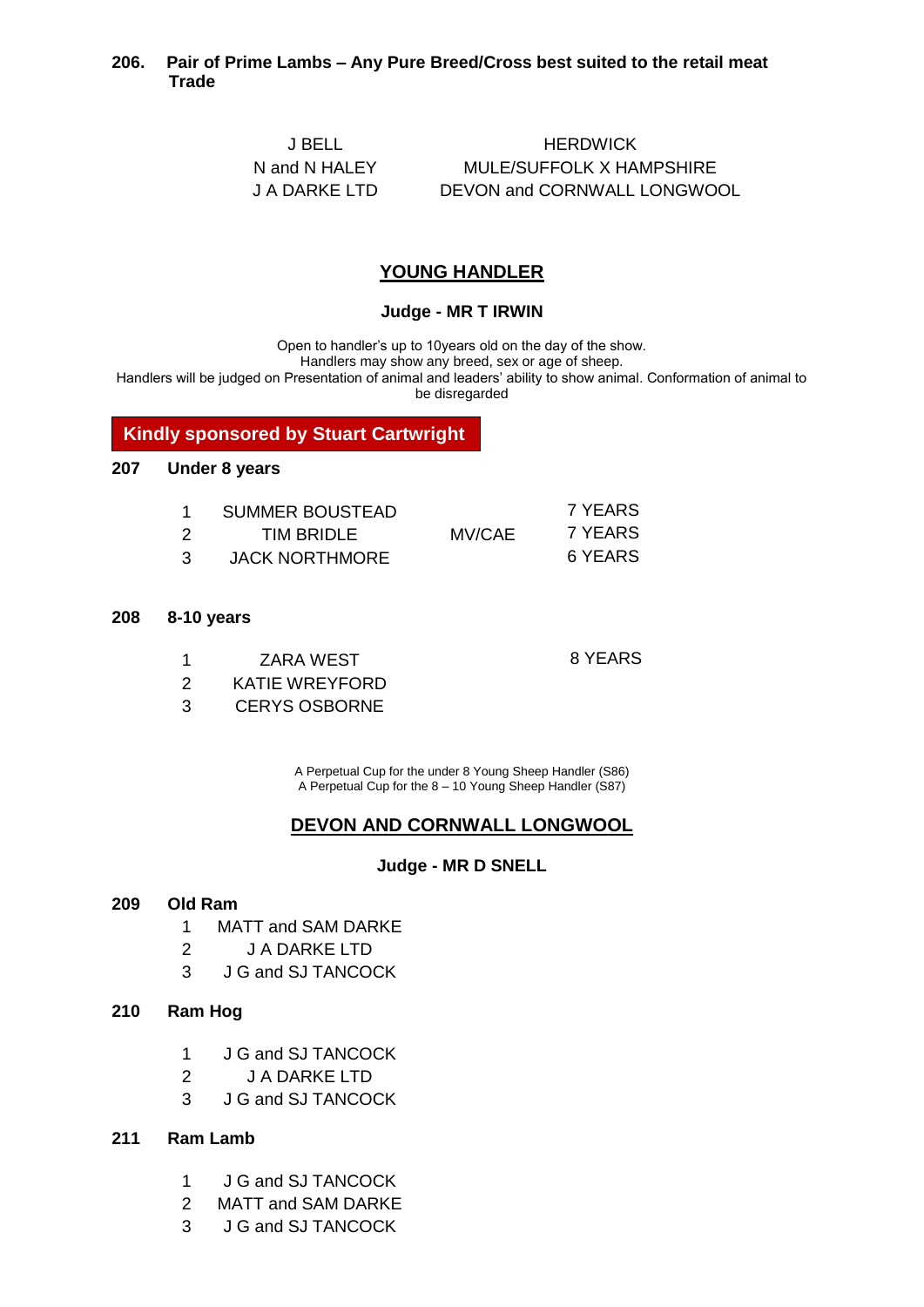## **Single Ewe other than Shearling**

- 1 J G and SJ TANCOCK
- J A DARKE LTD
- MATT and SAM DARKE

## **Single Shearling Ewe**

- J A DARKE LTD
- MATT and SAM DARKE
- J G and SJ TANCOCK

## **Single Ewe Lamb**

- J G and SJ TANCOCK
- J G and SJ TANCOCK
- MATT and SAM DARKE

## **Group of one male and two females of different ages**

- J A DARKE LTD
- 2 J G and SJ TANCOCK
- MATT and SAM DARKE

CHAMPION - J G and SJ TANCOCK RESERVE - J A DARKE LTD

# **GREYFACE DARTMOOR**

**Judge – Ms S. James**

## **Old Ram**

- DJ and A MARTIN
- MISS K HAND
- C PEARSE and SON

## **217 Ram Hog**

- DJ and A MARTIN
- C PEARSE and SON
- MISS K HAND

## **Ram Lamb**

- MISS K HAND
- DJ and A MARTIN
- MISS K HAND

## **Single Ewe other than Shearling**

- DJ and A MARTIN
- MISS K HAND
- C PEARSE and SON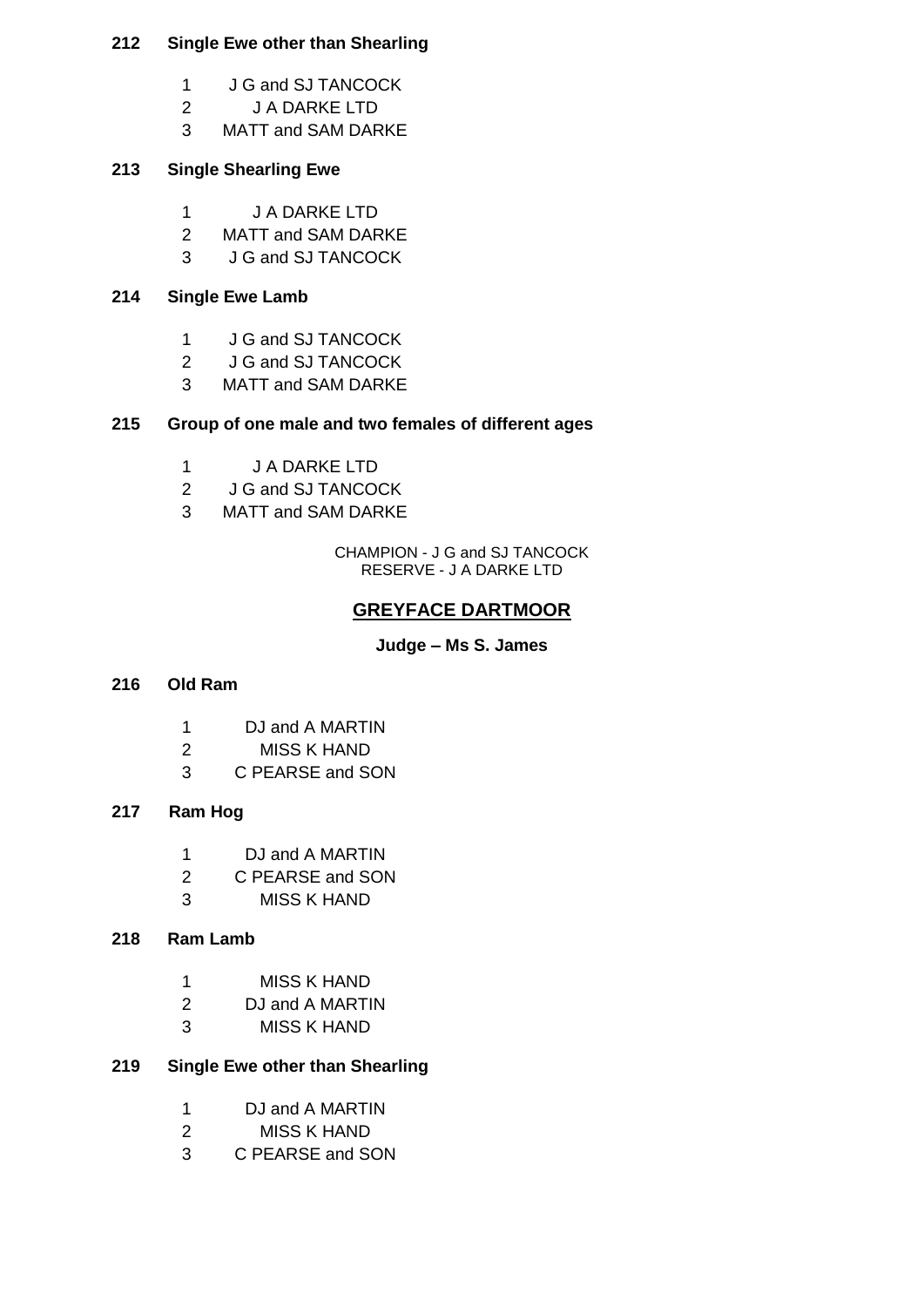## **Single Shearling Ewe**

- DJ and A MARTIN
- M OSBORNE
- MISS K HAND

## **Single Ewe Lamb**

- MISS K HAND
- M OSBORNE
- MISS K HAND

## **Group of one male and two females of different ages**

- M OSBORNE
- DJ and A MARTIN
- MISS K HAND

CHAMPION - DJ and A MARTIN RESERVE - DJ and A MARTIN

# **SCOTCH BLACKFACE**

#### **Old Ram**

- 1 I G MORTIMORE and SON
- P G ABEL

## **Ram Hog**

- P H CORNELIUS
- I G MORTIMORE and SON
- I G MORTIMORE and SON

## **Ram Lamb**

- 1 I G MORTIMORE and SON
- P H CORNELIUS
- I G MORTIMORE and SON

## **Single Ewe other than Shearling**

- 1 I G MORTIMORE and SON
- I G MORTIMORE and SON
- P H CORNELIUS

## **Single Shearling Ewe**

- 1 I G MORTIMORE and SON
- P H CORNELIUS
- P G ABEL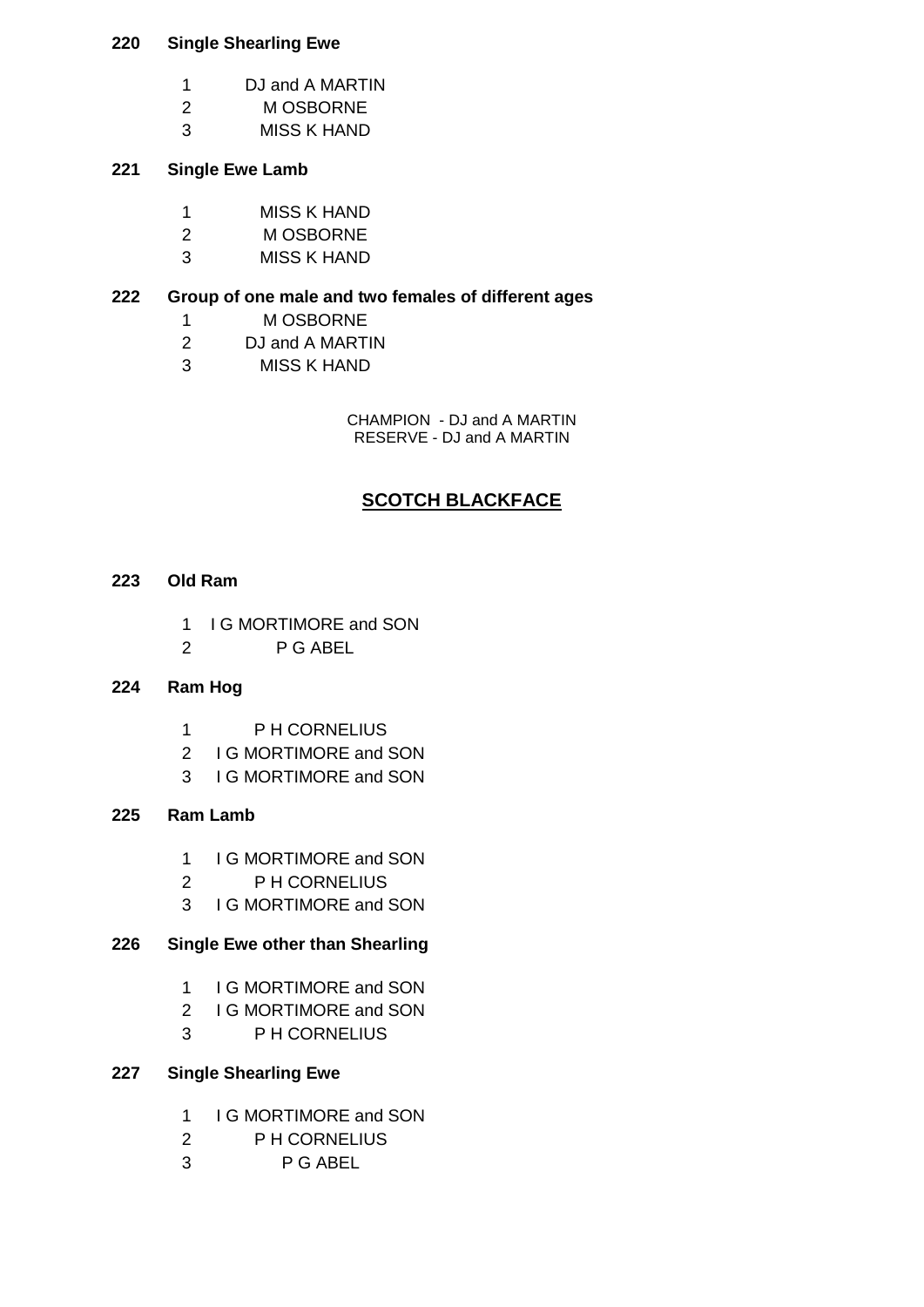## **Single Ewe Lamb**

- 1 I G MORTIMORE and SON
- P H CORNELIUS
- I G MORTIMORE and SON

## **Group of one male and two females of different ages**

- 1 I G MORTIMORE and SON
- P H CORNELIUS

## **WHITE FACE DARTMOOR**

## **Judge - MR P MANN**

#### **Old Ram**

- P G ABEL
- C PEARSE and SON
- A & R WRAYFORD

## **Ram Hog**

- P G ABEL
- C PEARSE and SON
- C PEARSE and SON

#### **Ram Lamb**

- A & R WRAYFORD
- A & R WRAYFORD
- F W BAKER

## **Single Ewe other than Shearling**

- C PEARSE and SON
- A & R WRAYFORD
- C PEARSE and SON

#### **Single Shearling Ewe**

- A & R WRAYFORD
- P G ABEL

## **Single Ewe Lamb**

- A & R WRAYFORD
- K WREYFORD
- A & R WRAYFORD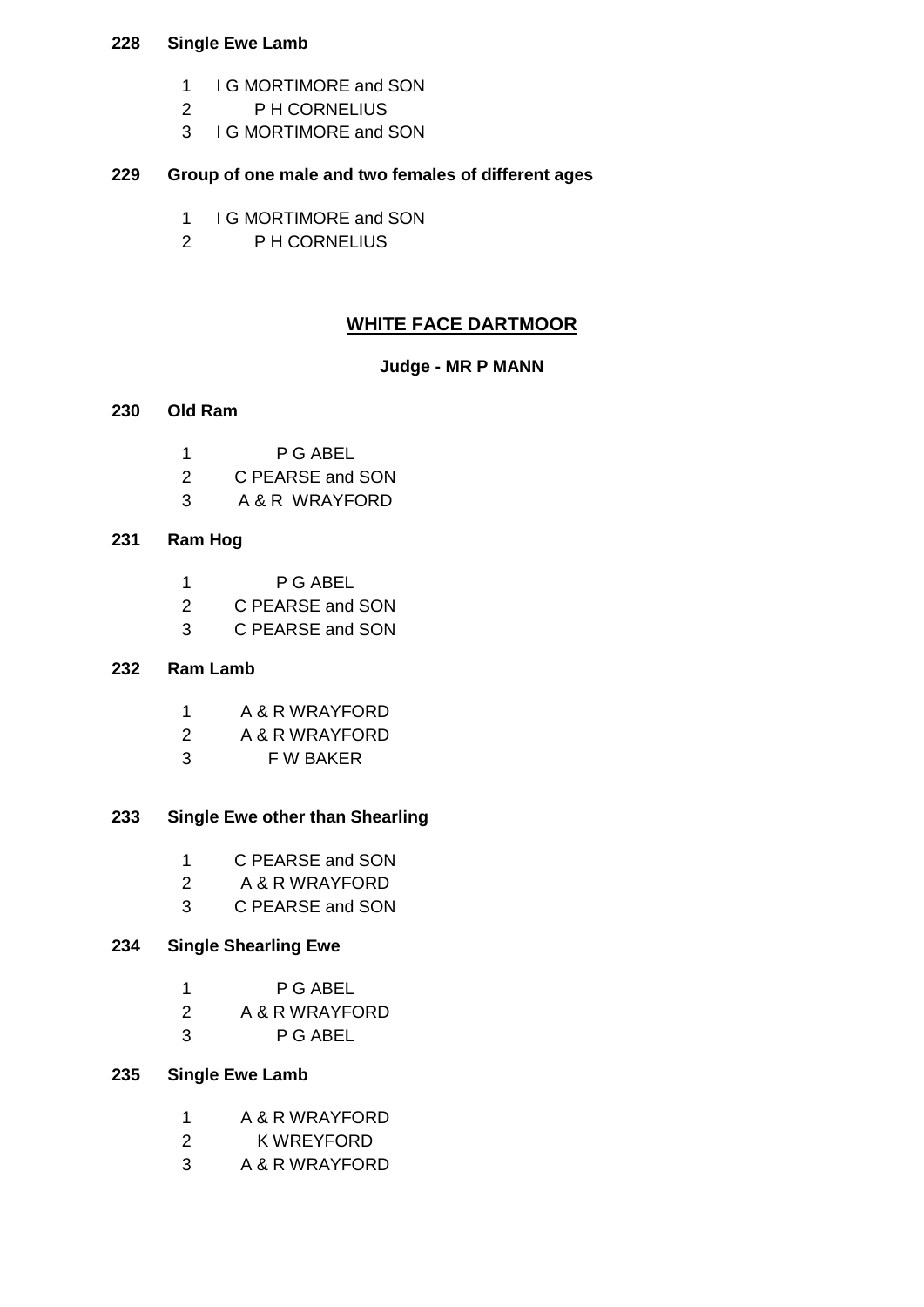### **Group of one male and two females of different ages**

- P G ABEL
- A & R WRAYFORD
- C PEARSE and SON

CHAMPION – PG ABEL RESERVE – A AND R WRAYFORD

## **JACOB Judge – J. Milner**

## **Old Ram**

- KERRY MORISH
- P J GORRINGE
- **Ram Hog**
	- KERRY MORISH
	- P J GORRINGE
	- J QUANT

## **Ram Lamb**

- P J GORRINGE
- J QUANT
- J QUANT

## **Single Ewe other than Shearling**

- BETHANY OSBORNE
- KERRY MORISH
- C G FISHER

## **Single Shearling Ewe**

- C G FISHER
- C G FISHER
- P J GORRINGE

## **Single Ewe Lamb**

- J QUANT
- P J GORRINGE
- P J GORRINGE

## **Group of one male and two females of different ages**

- KERRY MORISH
- P J GORRINGE
- BETHANY OSBORNE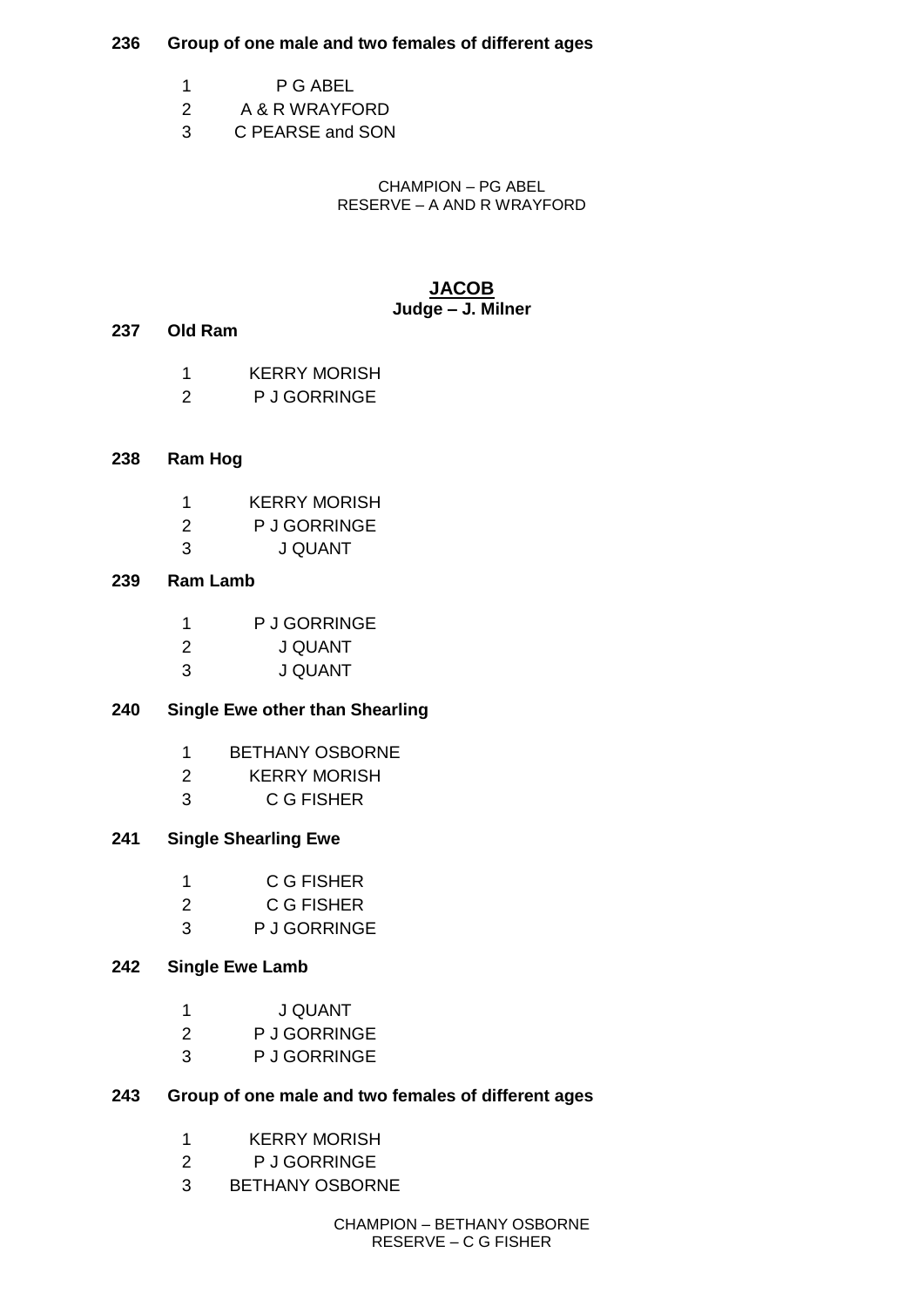# **NATIVE / RARE BREED**

Non Maedi Visna and Maedi Visna/ Caprine Arthritis Encephalitis Accreditation Scheme **Class will commence after Suffolk Classes**

#### **Judge - MR N F DALGARNO**

| 259                                                        | <b>Old Ram</b>              |                                                              |                                                                         |        |
|------------------------------------------------------------|-----------------------------|--------------------------------------------------------------|-------------------------------------------------------------------------|--------|
|                                                            | 1<br>$\overline{2}$<br>3    | S D MARTYN<br>C MCDONALD<br><b>J BELL</b>                    | <b>BORDER LEICESTER</b><br><b>KERRY HILL</b><br><b>HERDWICK</b>         | MV/CAE |
| 260                                                        |                             | <b>Ram Hog</b>                                               |                                                                         |        |
|                                                            | 1<br>$\overline{2}$<br>3    | E R TUCKER<br><b>C CONNABEER</b><br><b>SD MARTYN</b>         | <b>HAMPSHIRE DOWN</b><br><b>BORDER LEICESTER</b>                        | MV/CAE |
| 261                                                        |                             | <b>Ram Lamb</b>                                              |                                                                         |        |
|                                                            | 1<br>$\overline{2}$<br>3    | <b>CAROLINE HARVEY</b><br>THE BERSEY FAMILY<br>N and N HALEY | <b>HAMPSHIRE DOWN</b><br><b>HAMPSHIRE DOWN</b><br><b>HAMPSHIRE DOWN</b> | MV/CAE |
| 262                                                        |                             | <b>Single Ewe other than Shearling</b>                       |                                                                         |        |
|                                                            | 1<br>$\overline{2}$<br>3    | C CONNABEER<br>S D MARTYN<br><b>J BELL</b>                   | <b>HAMPSHIRE DOWN</b><br><b>BORDER LEICESTER</b><br><b>HERDWICK</b>     | MV/CAE |
| 263                                                        | <b>Single Shearling Ewe</b> |                                                              |                                                                         |        |
|                                                            | 1<br>$\overline{2}$<br>3    | P G ABEL<br><b>SD MARTYN</b><br>C MCDONALD                   | <b>BORDER LEICESTER</b><br><b>KERRY HILL</b>                            | MV/CAE |
| 264                                                        | <b>Single Ewe Lamb</b>      |                                                              |                                                                         |        |
|                                                            | 1<br>$\overline{2}$<br>3    | THE BERSEY FAMILY<br><b>J CLARKE</b><br>J BELL               | <b>HAMPSHIRE DOWN</b><br><b>COLOURED RYELAND</b><br><b>HERDWICK</b>     | MV/CAE |
| Group of one male and two females of different ages<br>265 |                             |                                                              |                                                                         |        |
|                                                            | 1<br>$\overline{2}$<br>3    | C CONNABEER<br><b>SD MARTYN</b><br>J BELL                    | <b>HAMPSHIRE DOWN</b><br><b>BORDER LEICESTER</b><br><b>HERDWICK</b>     | MV/CAE |
|                                                            |                             |                                                              | CHAMPION - S D MARTYN                                                   |        |

RESERVE – CAROLINE HARVEY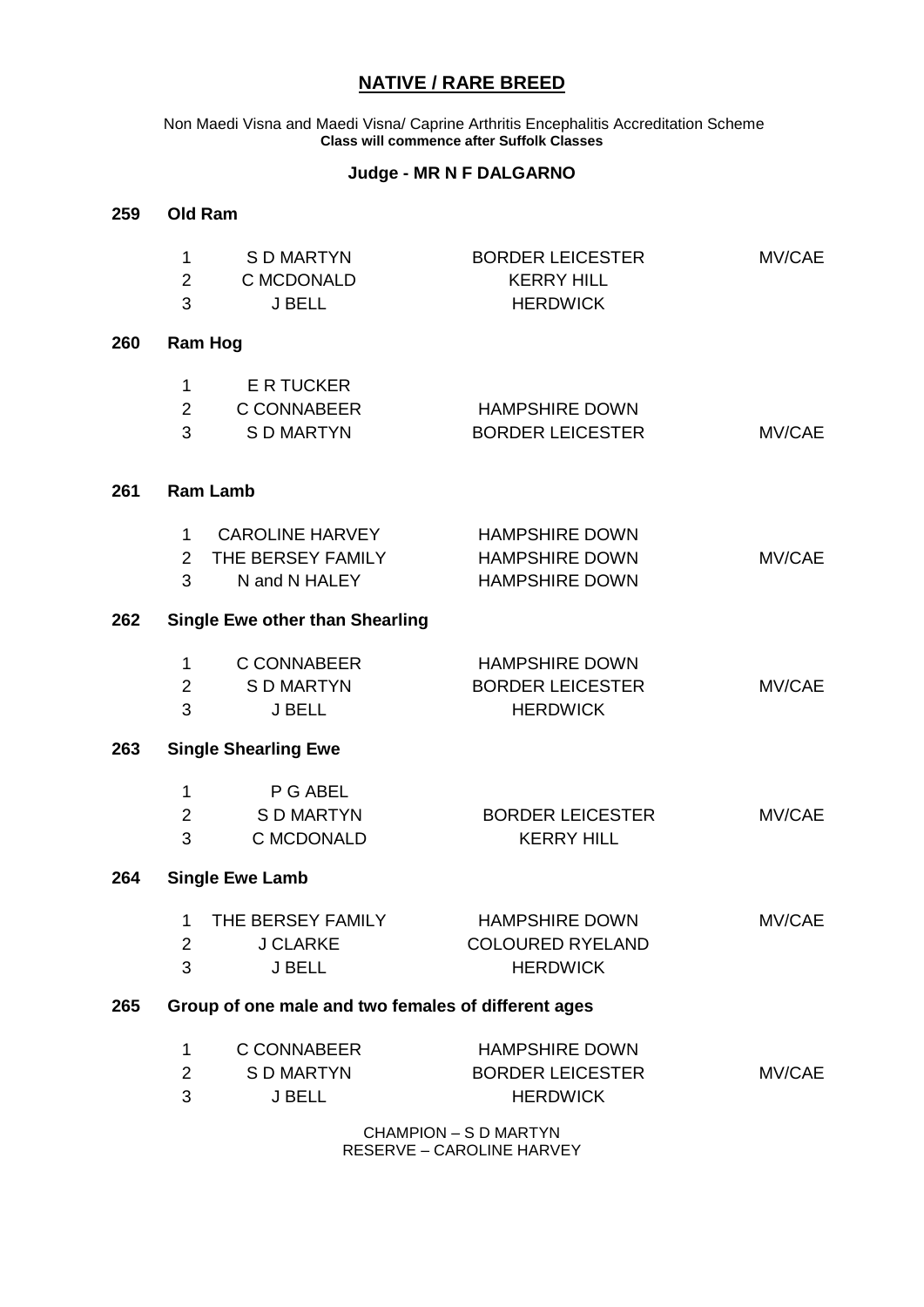# **ZWARTBLES**

# **Judge - MR V DAVIES**

| 266 | <b>Old Ram</b>                         |                                          |                  |
|-----|----------------------------------------|------------------------------------------|------------------|
|     | 1<br>$\overline{2}$                    | <b>G RENFREE</b><br><b>PEARSE FAMILY</b> | MV/CAE<br>MV/CAE |
| 267 |                                        | Ram Hog                                  |                  |
|     | 1                                      | <b>D PIKE</b>                            |                  |
|     |                                        | 2 PEARSE FAMILY                          | MV/CAE           |
| 268 |                                        | <b>Ram Lamb</b>                          |                  |
|     | 1                                      | PEARSE FAMILY                            | MV/CAE           |
|     | $\overline{2}$                         | <b>G RENFREE</b>                         | MV/CAE           |
|     | 3                                      | <b>PEARSE FAMILY</b>                     | <b>MV/CAE</b>    |
| 269 | <b>Single Ewe other than Shearling</b> |                                          |                  |
|     | 1                                      | PEARSE FAMILY                            | MV/CAE           |
|     | $\overline{2}$                         | MILES NORTHMORE                          | MV/CAE           |
| 270 |                                        | <b>Single Shearling Ewe</b>              |                  |
|     | 1                                      | <b>G RENFREE</b>                         | MV/CAE           |
|     | $\overline{2}$                         | PEARSE FAMILY                            | MV/CAE           |
|     | 3                                      | <b>G RENFREE</b>                         | MV/CAE           |
| 271 |                                        | <b>Single Ewe Lamb</b>                   |                  |

| -1 | G RENFREE            | MV/CAE |
|----|----------------------|--------|
| 2  | <b>PEARSE FAMILY</b> | MV/CAE |
| 3  | <b>PEARSE FAMILY</b> | MV/CAE |

## **Group of one male and two females of different ages**

| -1 | G RENFREE              | MV/CAE |
|----|------------------------|--------|
| 2  | <b>PEARSE FAMILY</b>   | MV/CAE |
| 3  | <b>MILES NORTHMORE</b> | MV/CAE |

CHAMPION – PEARSE FAMILY RESERVE – G RENFREE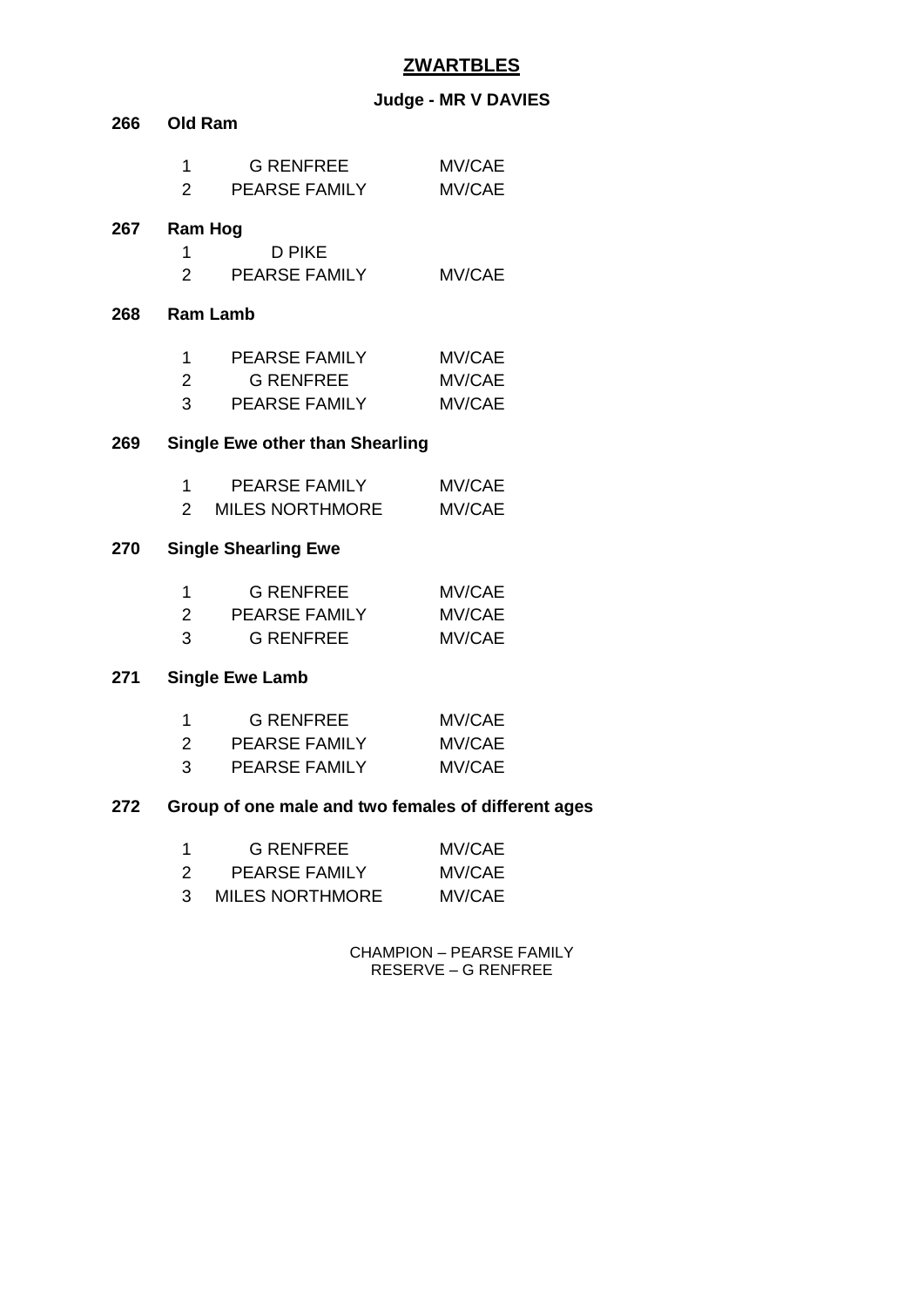## **CONTINENTAL ORIGIN- TO INCLUDE ANY CONTINENTAL BREED OTHER THAN BELTEX AND CHAROLLAIS**

Non Maedi Visna and Maedi Visna/ Caprine Arthritis Encephalitis Accreditation Scheme **Class to commence after Charollais classes**

## **Judge – Mrs C. Irwin**

## **Kindly sponsored by Devon Farms**

| 273 | <b>Old Ram</b>      |                                                     |                                        |        |
|-----|---------------------|-----------------------------------------------------|----------------------------------------|--------|
|     | 1                   | <b>SD MARTYN</b>                                    | <b>ROUSSIN</b>                         | MV/CAE |
|     | $\overline{2}$<br>3 | <b>G RENFREE</b><br>N HALLETT                       | <b>BLUE TEXEL</b><br><b>BLUE TEXEL</b> | MV/CAE |
|     |                     |                                                     |                                        |        |
| 274 | <b>Ram Hog</b>      |                                                     |                                        |        |
|     | 1                   | <b>G RENFREE</b>                                    | <b>BLUE TEXEL</b>                      | MV/CAE |
|     | $\overline{2}$      | <b>G RENFREE</b>                                    | <b>BLUE TEXEL</b>                      | MV/CAE |
|     | 3                   | <b>N HALLETT</b>                                    | <b>BLUE TEXEL</b>                      |        |
| 275 | <b>Ram Lamb</b>     |                                                     |                                        |        |
|     | 1                   | <b>G RENFREE</b>                                    | <b>BLUE TEXEL</b>                      | MV/CAE |
|     | $\overline{2}$      | <b>G RENFREE</b>                                    | <b>BLUE TEXEL</b>                      | MV/CAE |
| 276 |                     | <b>Single Ewe other than Shearling</b>              |                                        |        |
|     | 1                   | <b>G RENFREE</b>                                    | <b>BLUE TEXEL</b>                      | MV/CAE |
|     | $\overline{2}$      | <b>G RENFREE</b>                                    | <b>BLUE TEXEL</b>                      | MV/CAE |
|     | 3                   | <b>SD MARTYN</b>                                    | <b>ROUSSIN</b>                         | MV/CAE |
| 277 |                     | <b>Single Shearling Ewe</b>                         |                                        |        |
|     | 1                   | <b>G RENFREE</b>                                    | <b>BLUE TEXEL</b>                      | MV/CAE |
|     | $\overline{2}$      | <b>SD MARTYN</b>                                    | <b>ROUSSIN</b>                         | MV/CAE |
|     | 3                   | <b>G RENFREE</b>                                    | <b>BLUE TEXEL</b>                      | MV/CAE |
| 278 |                     | <b>Single Ewe Lamb</b>                              |                                        |        |
|     | 1                   | <b>G RENFREE</b>                                    | <b>BLUE TEXEL</b>                      | MV/CAE |
|     | 2                   | <b>SD MARTYN</b>                                    | <b>ROUSSIN</b>                         | MV/CAE |
|     | 3                   | <b>G RENFREE</b>                                    | <b>BLUE TEXEL</b>                      | MV/CAE |
| 279 |                     | Group of one male and two females of different ages |                                        |        |
|     | 1                   | <b>G RENFREE</b>                                    | <b>BLUE TEXEL</b>                      | MV/CAE |
|     | $\overline{2}$      | <b>G RENFREE</b>                                    | <b>BLUE TEXEL</b>                      | MV/CAE |

CHAMPION – G RENFREE RESERVE – G RENFREE

S D MARTYN ROUSSIN MV/CAE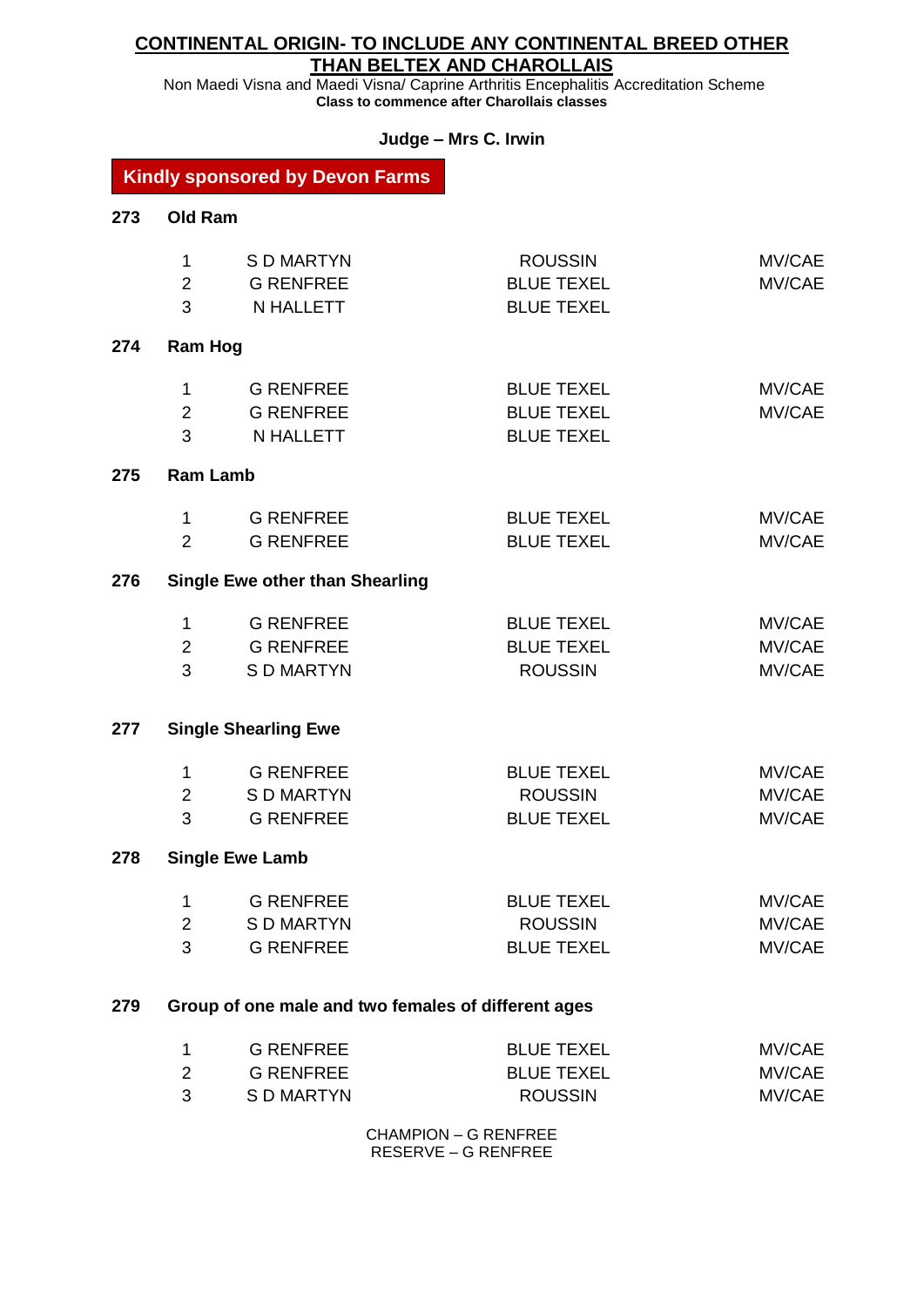## **BELTEX**

Non Maedi Visna and Maedi Visna/ Caprine Arthritis Encephalitis Accreditation Scheme **ONLY Please note: If under 3 entries per class then the Beltex section will be amalgamated within the continental classes.**

#### **Judge – Mr P. Martin-Uglow**

#### **Old Ram**

|   | <b>LE GREGORY</b>    | MV/CAE |
|---|----------------------|--------|
| 2 | <b>J M LAPTHORNE</b> | MV/CAE |

#### **Shearling Ram**

|   | <b>J M LAPTHORNE</b> | MV/CAE |
|---|----------------------|--------|
| 2 | <b>J M LAPTHORNE</b> | MV/CAE |

#### **Ram Lamb**

| 1 | L E GREGORY   | MV/CAE |
|---|---------------|--------|
| 2 | L E GREGORY   | MV/CAE |
| З | J M LAPTHORNE | MV/CAE |

#### **Shearling Ewe**

|   | L E GREGORY | MV/CAE |
|---|-------------|--------|
| 2 | L E GREGORY | MV/CAE |
| 3 | TROY DARKE  | MV/CAE |

#### **Ewe other than shearling**

|   | <b>J M LAPTHORNE</b> | MV/CAE |
|---|----------------------|--------|
| 2 | L E GREGORY          | MV/CAE |

#### **Single Ewe Lamb**

| -1 | L E GREGORY          | MV/CAE |
|----|----------------------|--------|
| 2  | <b>LE GREGORY</b>    | MV/CAE |
| 3  | <b>J M LAPTHORNE</b> | MV/CAE |

## **Group of one male and two females of different ages**

| L E GREGORY   | MV/CAE |
|---------------|--------|
| J M LAPTHORNE | MV/CAE |

CHAMPION – L E GREGORY RESERVE – L E GREGORY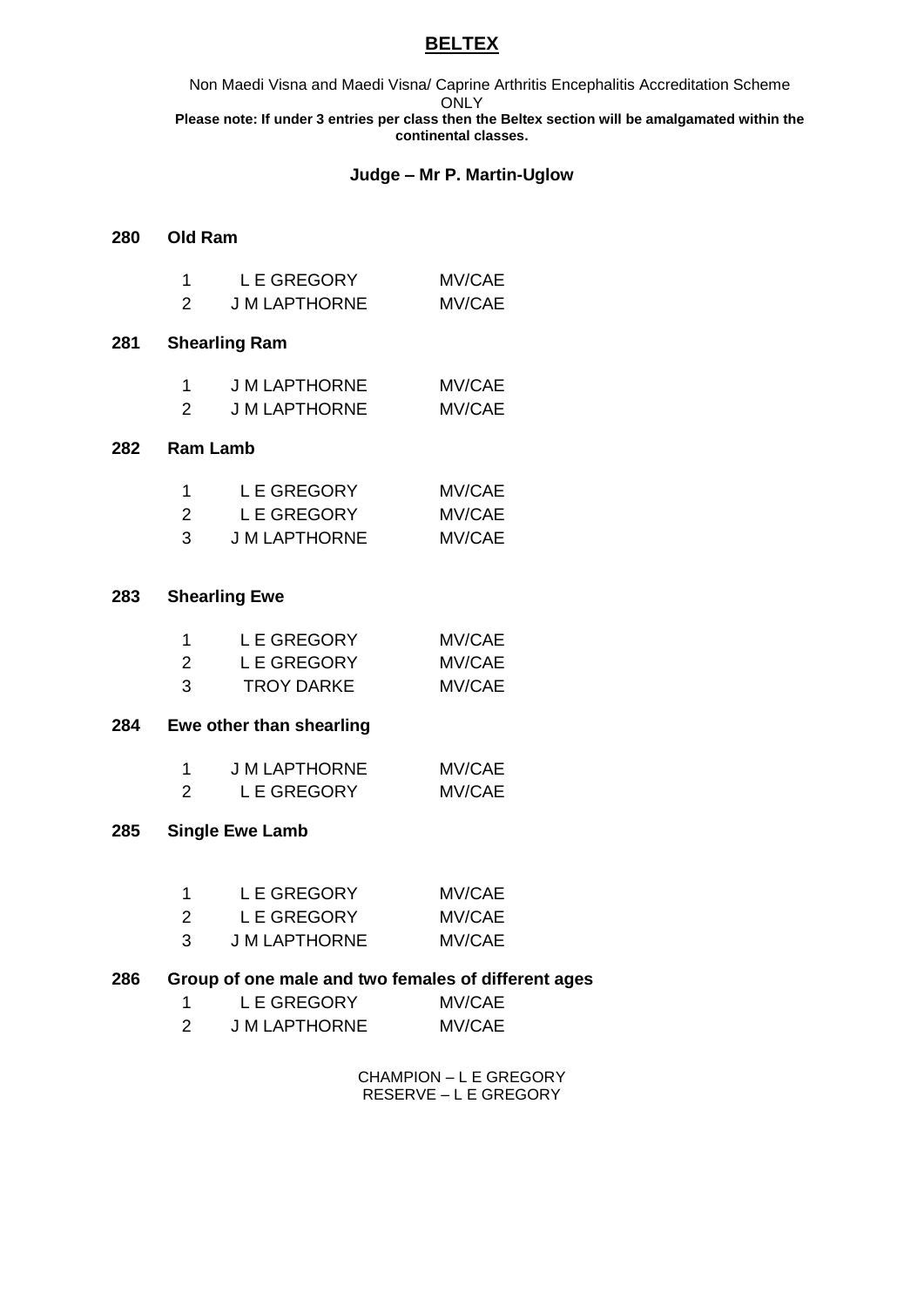# **CHAROLLAIS**

Non Maedi Visna and Maedi Visna/ Caprine Arthritis Encephalitis Accreditation Scheme

## **Judge - MRS C IRWIN**

|     | 287 Old Ram                                      |                                                     |                  |  |
|-----|--------------------------------------------------|-----------------------------------------------------|------------------|--|
|     | $1 \quad$                                        | A & A PEDRICK                                       | MV/CAE           |  |
| 288 |                                                  | <b>Shearling Ram</b>                                |                  |  |
|     | $1 \quad$                                        | A & A PEDRICK                                       | MV/CAE           |  |
| 289 | <b>Ram Lamb</b>                                  |                                                     |                  |  |
|     | 1                                                | B & A WATTS<br>2 B & A WATTS<br>3 A & A PEDRICK     | MV/CAE<br>MV/CAE |  |
| 290 |                                                  | <b>Shearling Ewe</b>                                |                  |  |
|     |                                                  | 1 A & A PEDRICK<br>2 A & A PEDRICK                  | MV/CAE<br>MV/CAE |  |
| 291 |                                                  | Ewe other than shearling                            |                  |  |
|     | $1 \quad$                                        | A & A PEDRICK<br>2 A & A PEDRICK                    | MV/CAE<br>MV/CAE |  |
| 292 |                                                  | <b>Single Ewe Lamb</b>                              |                  |  |
|     | $\mathbf{1}$<br>$\overline{2}$<br>3 <sup>1</sup> | B & A WATTS<br>B & A WATTS MV/CAE<br>A & A PEDRICK  | MV/CAE<br>MV/CAE |  |
| 293 |                                                  | Group of one male and two females of different ages |                  |  |
|     | 1                                                | <b>B &amp; A WATTS</b>                              | MV/CAE           |  |

|   | <b>BAAWAIIS</b> | <b>IVIV/UAE</b> |
|---|-----------------|-----------------|
| 2 | A & A PEDRICK   | MV/CAE          |

CHAMPION – B WATTS RESERVE - A AND A PEDRICK